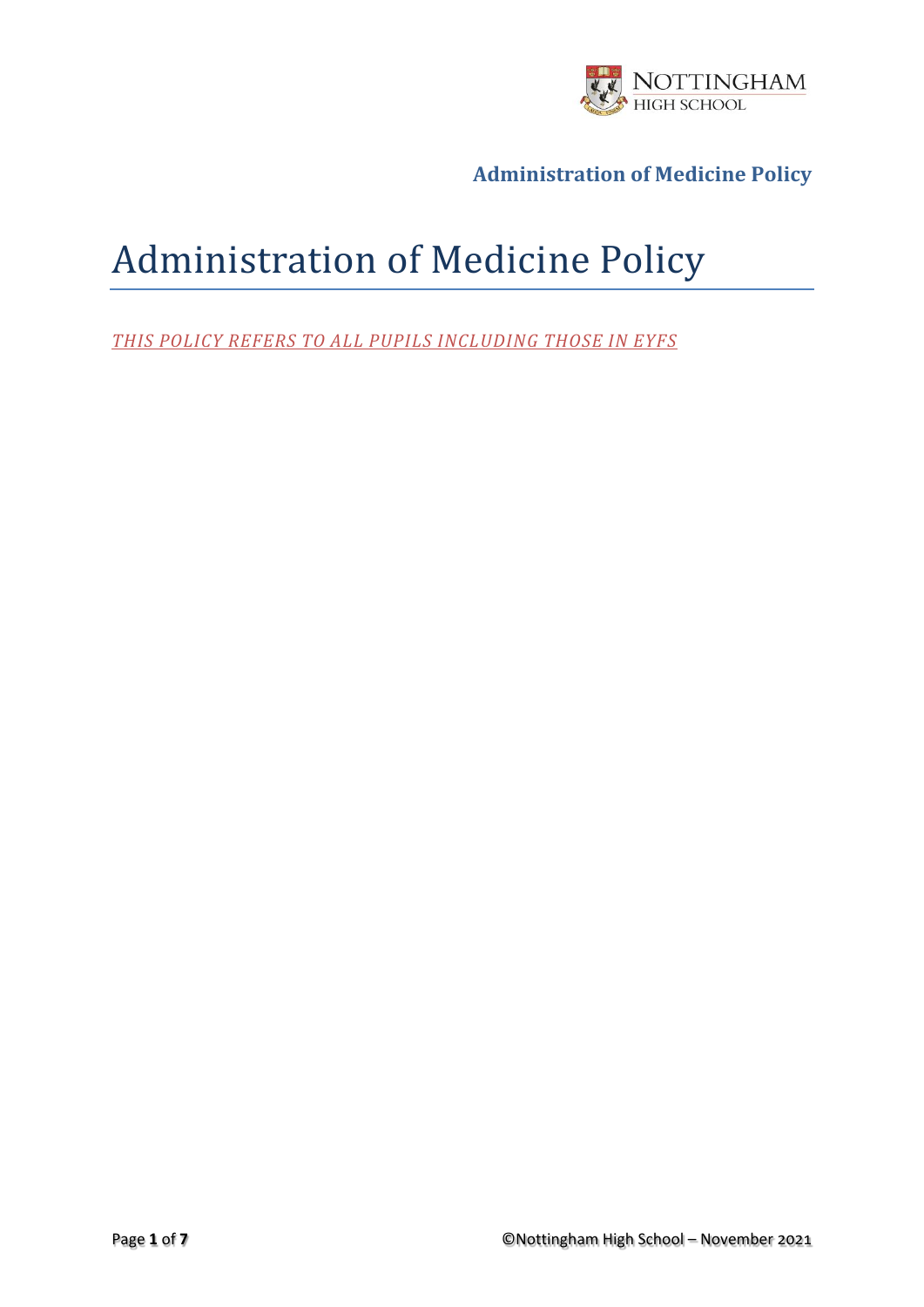

## **Contents**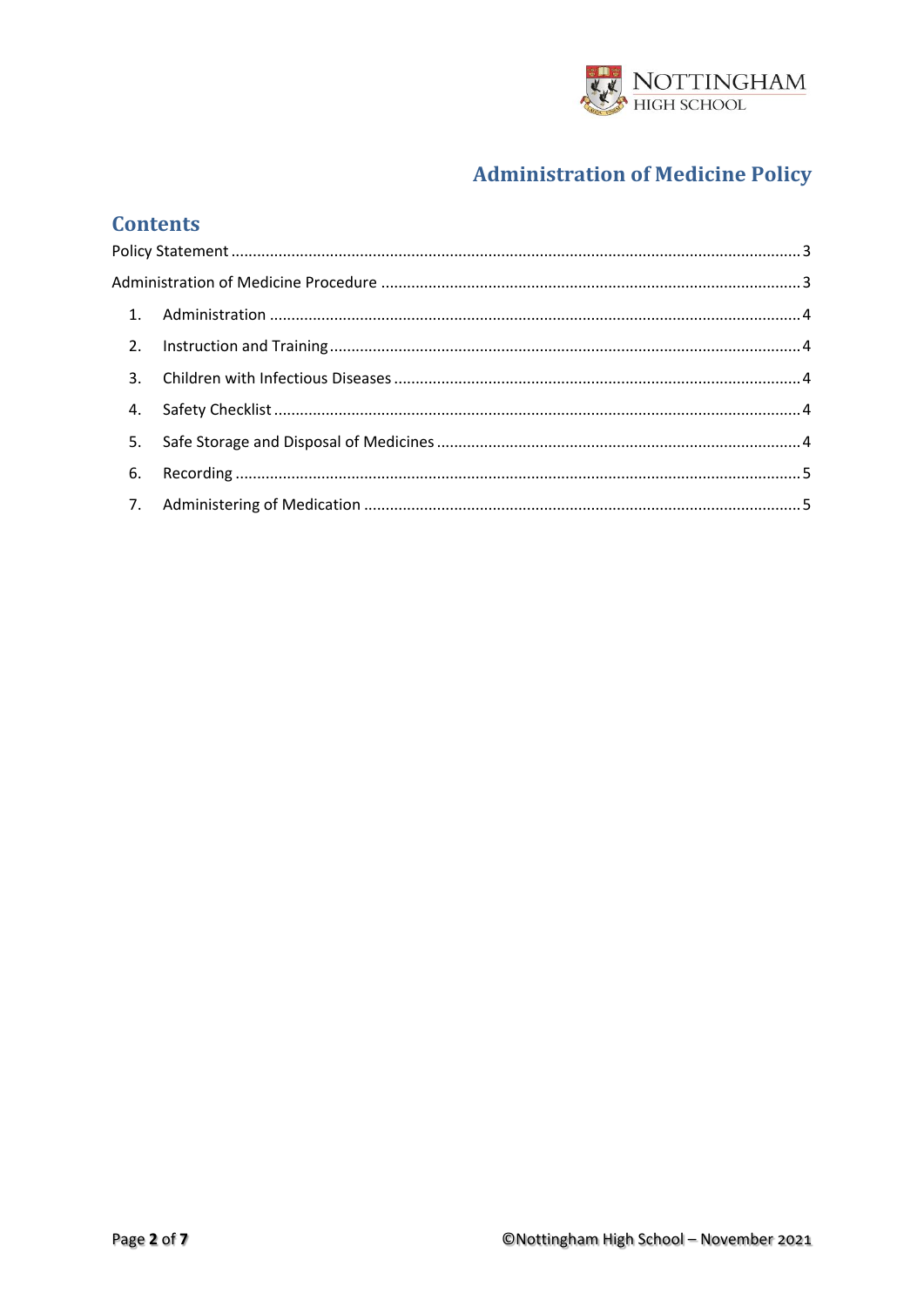

## <span id="page-2-0"></span>**Policy Statement**

A pupil who is unwell and unfit to attend school would normally be kept at home by the parent/carer until fully recovered. In some circumstances the Headmaster, Head of IJS, the class teacher or School Nurse may feel that pupils are not well enough to be in school and will arrange for their return home, having first made contact with the pupil's parent/carer.

It is each parent/carer's responsibility to ensure that their child is fit to attend school, and any medication required whilst the pupil is at school should ideally be administered by the parent/carer.

Very few medicines need to be taken four times a day. In most cases, medicines can be given before the pupil leaves home for school and immediately on their return from school, so that a consistently high level of the medication is maintained in the bloodstream throughout the day. The same principle can also be applied to medications such as creams for conjunctivitis etc.

A problem may arise where either the parent cannot administer the dosage, if it must be taken in school time, or the pupil has a chronic need of medication.

### <span id="page-2-1"></span>**Administration of Medicine Procedure**

Before medicine is administered the parents must complete an 'Administering of Medication Form' available from the school secretary in the Infant School or the School Nurse for Junior and Senior school, please see the Appendix at the end of this policy for a copy.

All parts of the form must be completed:

- Name and date of birth of the child
- Names of medicines
- Details of prescribed dosage and expiry date
- Consent given by the parent/carer for staff to administer these medicines and the duration of the administration

The Parent Consent form, providing all the information above, will be copied and retained in a central file as a record for future reference. If this information is on-going, the School nurse will ensure that it is reviewed regularly and kept up-to-date.

The School Nurse will come to the Infant (or Junior) School to administer the medication and, for the Junior and Senior School, pupils will go to the Medical Room. However, if a member of staff other than the School Nurse is to administer medication, they must first read the check list below in the 'safety checklist' section of this document.

Where administration of medicines requires medical or technical knowledge, training will be given. An example of this would be in the training given to staff on the management of allergies in a school setting and the administration of an adrenaline auto-injector.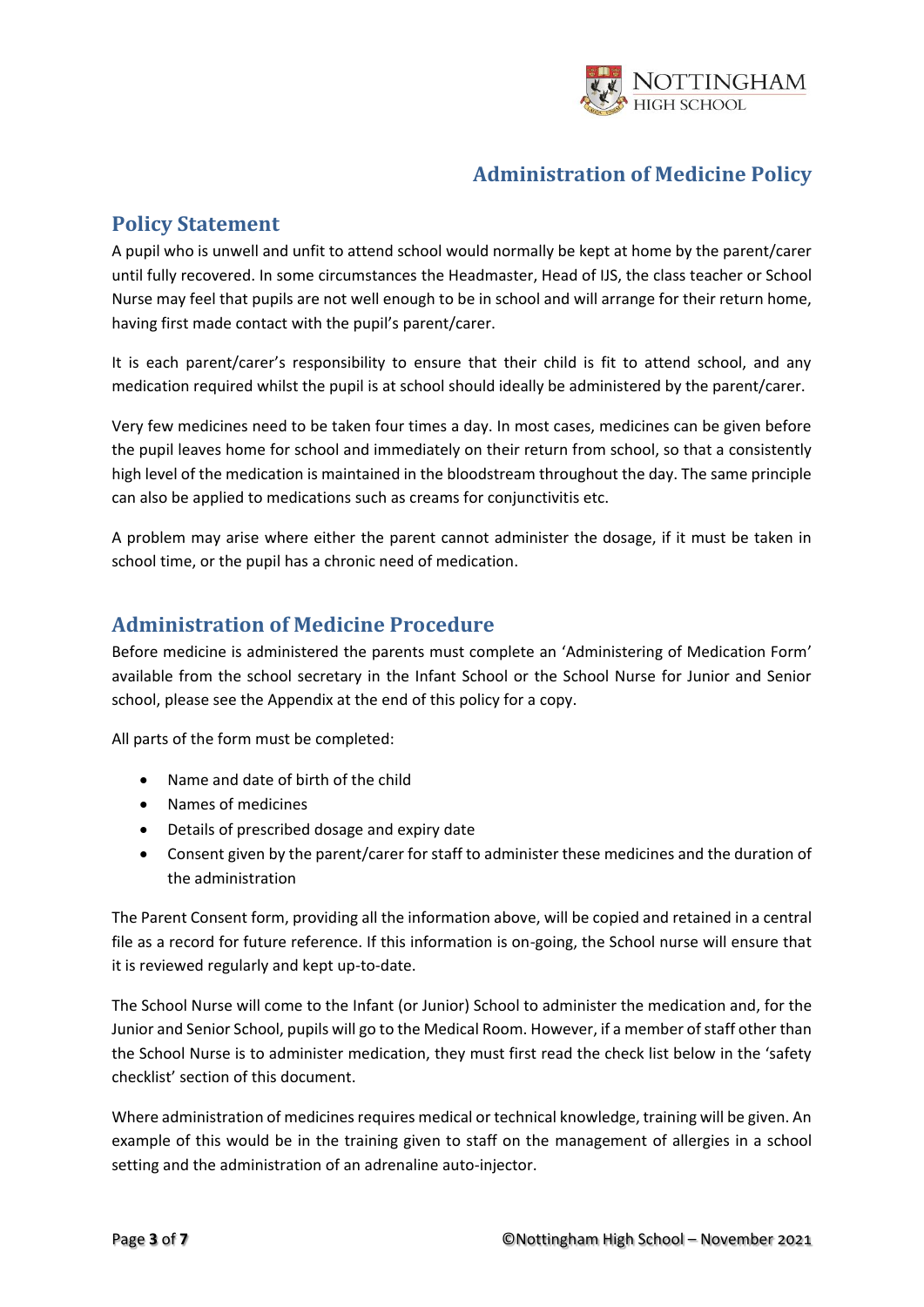

#### **1. Administration**

<span id="page-3-0"></span>Where at all possible, all medicines are administered by the School nurse.

There is no legal duty on non-medical staff to administer medicines or to supervise a child taking it. *This is purely a voluntary role*. If staff agree to administer medicines they must first read the checklist in the procedures document.

Under no circumstances are any medication, even non-prescription drugs administered without parental approval. Parental permission for the administration of paracetamol and/or ibruprofen is obtained from parents prior to a pupil starting school.

#### **2. Instruction and Training**

<span id="page-3-1"></span>Specific instructions and/or training is given to staff before they are required to assist with or administer medicines or medical procedures.

Such safeguards are necessary both for the staff involved and to ensure the well being of the child. Even administering common medicines can sometimes be dangerous if children are suffering from non-related illnesses or conditions.

#### **3. Children with Infectious Diseases**

<span id="page-3-2"></span>Children with infectious disease will not be allowed in school until deemed safe by their GP and/or the School nurse or local health authorities.

#### <span id="page-3-3"></span>**4. Safety Checklist**

- Is any specific training required to administer medicines?
- Is any necessary protective clothing or equipment available?
- Has the parent completed the Medication Consent Form? Has a copy been filed?
- Is the member of staff clear on what they are expected to do?
- Is the emergency contact information, particularly for the GP and parent or guardian clear?
- Will medication be stored in a same place and at a suitable temperature?

#### **5. Safe Storage and Disposal of Medicines**

<span id="page-3-4"></span>When medicines are used, staff will need to ensure that they fully understand how each medicine or drug should be stored. Storage details can be obtained either from the written instructions of the GP/pharmacist or from parents.

All medicines should be stored in the original container, be properly labelled and kept in a secure place, out of reach of children. Arrangements may be needed for any medicines that require refrigeration.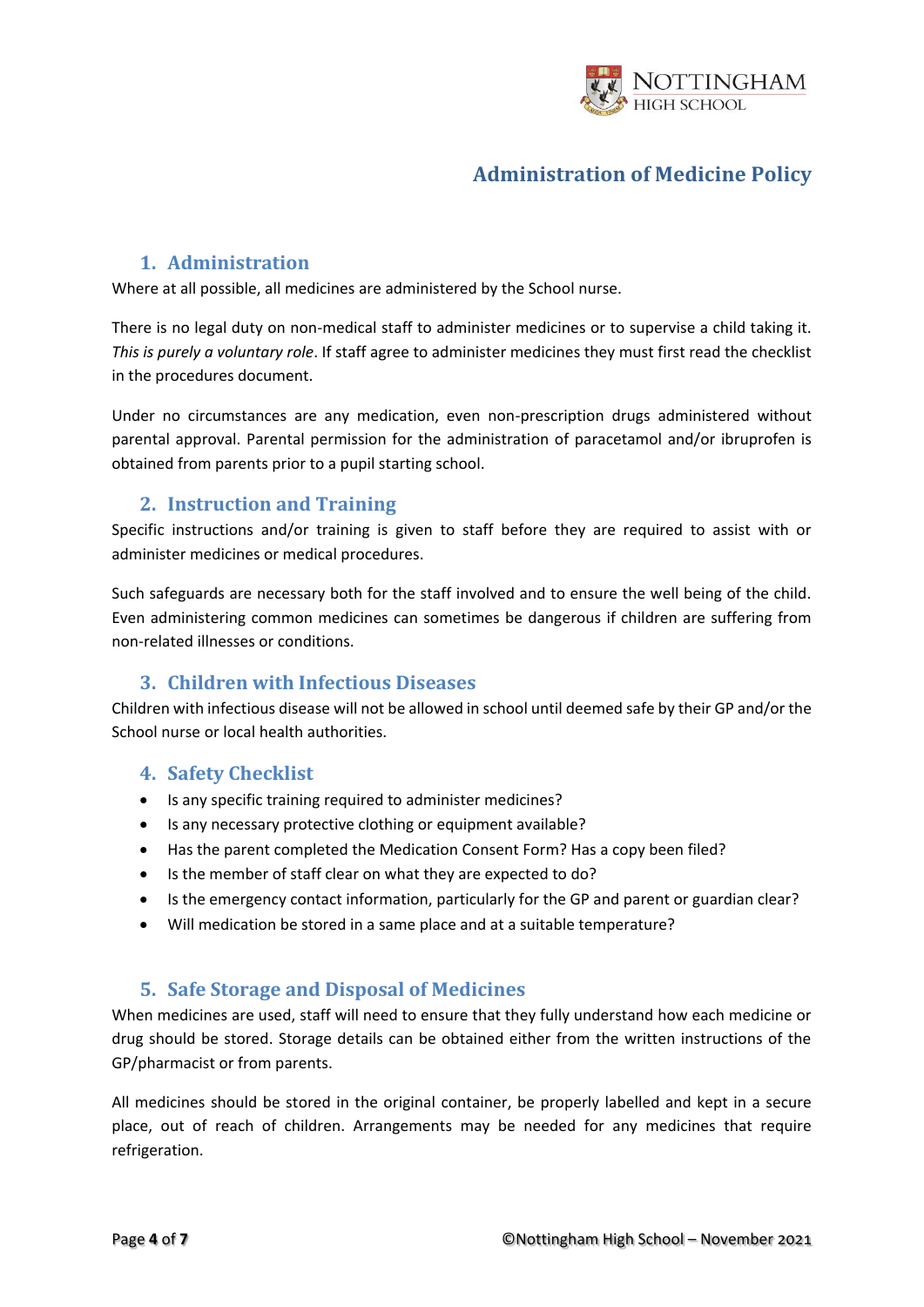

Medicines should only be kept while the child is in attendance.

Asthma Inhalers are kept in the pupils' classrooms in the Infant School. In the Junior School, spare asthma inhalers which have been sent in to school by Parents/Carers are stored in the Junior School First Aid Room, and in the Senior School, in the Medical Room. Junior and Senior pupils are encouraged to carry their own inhalers in addition to any kept at school.

Where needles are used, they must be disposed of in the 'Sharps Bin' which is available in the School nurse's office (portable bins are also available on request). Clinical waste should be disposed of in the 'Medical Bin' located in the Infant School staff toilets or in 'clinical waste' bag. Medical waste bins are also available in the Junior and Senior School and the Medical Room.

Any unused or out dated medication should be returned to the parent for safe disposal.

#### **6. Recording**

<span id="page-4-0"></span>All medicine given is recorded by the School nurse in individual medical records. If staff at the Infant Department administer medicine, they record this in a file available in the Infant School Office, giving the date, time and dosage.

#### **7. Administering of Medication**

<span id="page-4-1"></span>Nottingham High School will undertake to administer medication to pupils only upon receipt of the relevant completed form signed by the pupil's parent or guardian.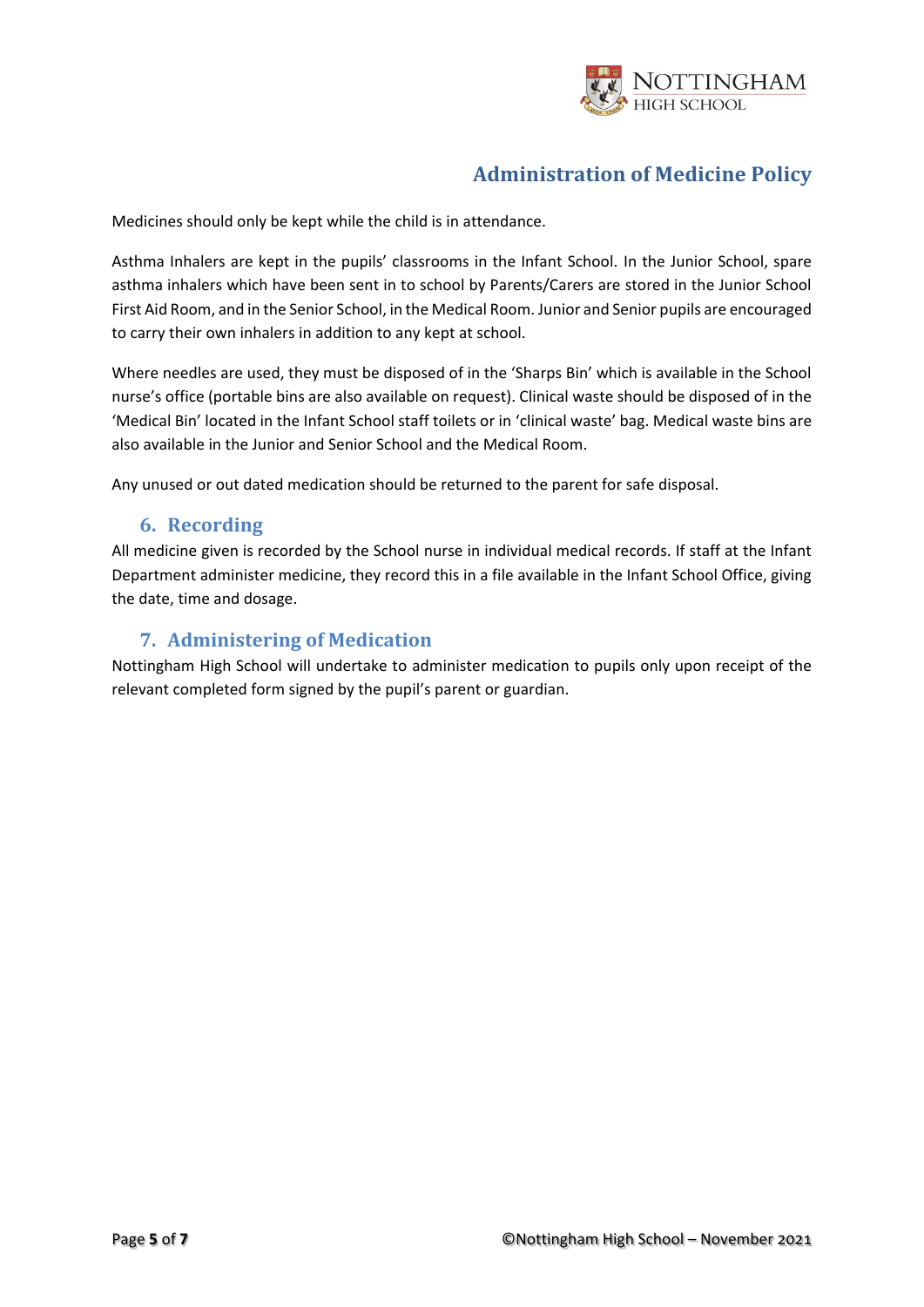



# **Parental agreement for School to administer medicine**

The School will not give your child medicine unless you complete and sign this form.

| Name of School                                                     | Nottingham High School   |
|--------------------------------------------------------------------|--------------------------|
| Name of child                                                      |                          |
| Date of birth                                                      |                          |
| Form                                                               |                          |
| Medical condition or illness                                       |                          |
| <b>Medicine</b>                                                    |                          |
| Name/type of medicine<br>(as described on the container)           |                          |
| Date dispensed                                                     |                          |
| Expiry date                                                        |                          |
| Agreed review date to be initiated by                              | <b>School Nurse</b>      |
| Dosage and method                                                  |                          |
| Timing                                                             |                          |
| Special precautions                                                |                          |
| Are there any side effects that the School<br>needs to know about? |                          |
| Self-administration?                                               | Yes / No (please select) |
| Procedures to take in an emergency                                 |                          |
| <b>Contact Details</b>                                             |                          |
| <b>Name</b>                                                        |                          |
| Daytime telephone no.                                              |                          |